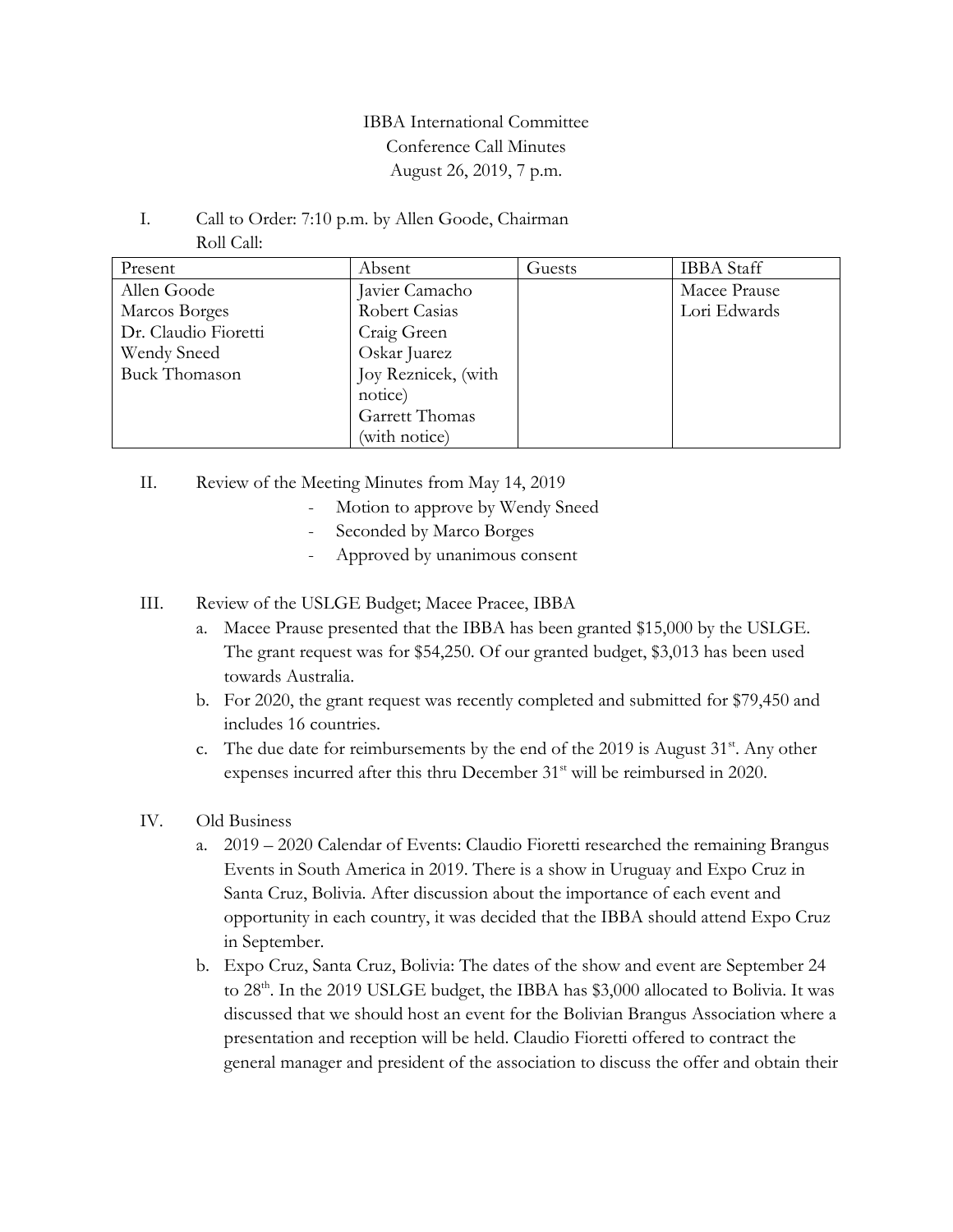thoughts. Marcos Borges, Buck Thomason and Claudio Fioretti committed to attending to represent the IBBA.

Discussion followed about the use of USLGE funds for events. Wendy Sneed, Macee Prause and Buck Thomason all presented the conditions for USLGE approval. Macee will contact the USLGE the day after our meeting for further details.

- c. Ecuador: Marcos Borges presented that the next main event in Ecuador will be next June. We have included Ecuador on the 2020 USLGE grant request.
- d. Fall FIBRA Meeting: Chairman Goode review the idea from the May meeting to host a FIBRA Leadership Meeting and asked for the committee's thoughts as to if there is still time and interest to do this. It was decided yes, and that we will work to schedule this the end of November to early December. The primary topics that have been on the FIBRA agenda have been
	- i. Establishing a Country Leadership Council that will meet by teleconference every 6 months to drive the common issues and initiatives between the country associations.
	- ii. Global Genomics Database
	- iii. Global Export Protocols

The committee and Dr. Wilkes will begin working to determine the availability of speakers in order to set the dates and then begin sending out invitations.

The locations of the IBBA Headquarters in San Antonio and Dallas Fort Worth were discussed.

Discussion about the use of the balance of the 2019 USLGE budget was discussed. It was determined that this can be used for venue and meal expense. Macee will further clarify.

Buck Thomason suggested that Geneseek be approached for a sponsorship and time on the agenda, particularly regarding the discussion of a global genomics database.

- e. Work on all of these details will begin in earnest over the next two weeks.
- V. Motion to Adjourn at 8:00 p.m.
	- Made by Wendy Sneed
	- Second by Buck Thomason
	- Motion passed unanimously